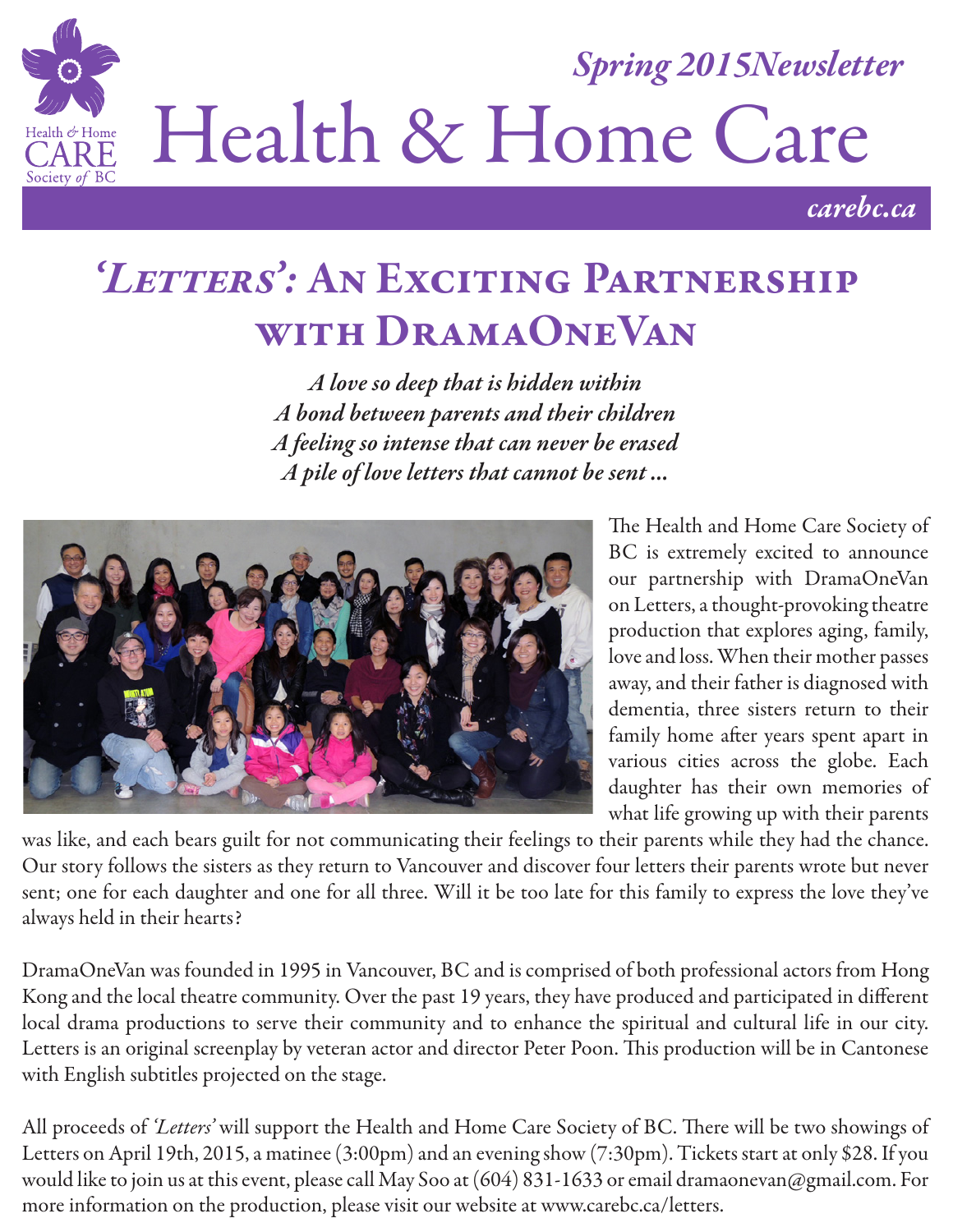

一種忍藏在內心的深情 一段父母與子女之間的恩情 一片永不磨滅的濃情 一疊寄不出的情書……………



卑詩衛生及家居護理會 很高興宣布將與溫哥華 一劇場合作推出話劇 《寄不出的情書》,一 部發人深省的探討衰 老,家庭,愛和失去的 話劇。故事講述的是一 對住在溫哥華超過20年 的80多歲的老夫婦,當 年邁的母親去世,老父 親被診斷出老人癡呆症 時,多年不見的三姐妹

從世界各地趕回來安排葬禮事宜。每個女兒都有著各自昔日父母陪伴其成長的記 憶, 但很遺憾地她們卻錯過了向父母表達恩情的機會。三姐妹趕回溫哥華後發現了 父母寫下的從沒有寄出去的四封信:一人一封,第四封是寫給三姐妹的。她們現在 才對父母表達她們心中的愛意會否為時太晚?

一劇場於1995年成立於卑詩省溫哥華,其成員包括來自香港的職業演員以及本地的 劇團成員。在過去的19年間,一劇場製作參與了很多不同的本土話劇,以豐富社區 的精神文化生活。 《寄不出的情書》是資深演員和導演潘煒強的原創劇本。本劇場 以粵語演繹並配英文字幕,所籌集款項將用作支持卑詩衛生及家居護理會的送餐計 劃。

2015年4月19日本劇場分兩場放映:日場(3:00PM)和夜場(7:30PM).票價從\$28 起。有意者請聯繫May Soo(604)831-1633或電郵dramaonevan@gmail.com 所得之收入將用作支持 Health and Home Care Society of BC. 想了解更多詳情,請瀏覽 我們網頁www.carebc.ca/letters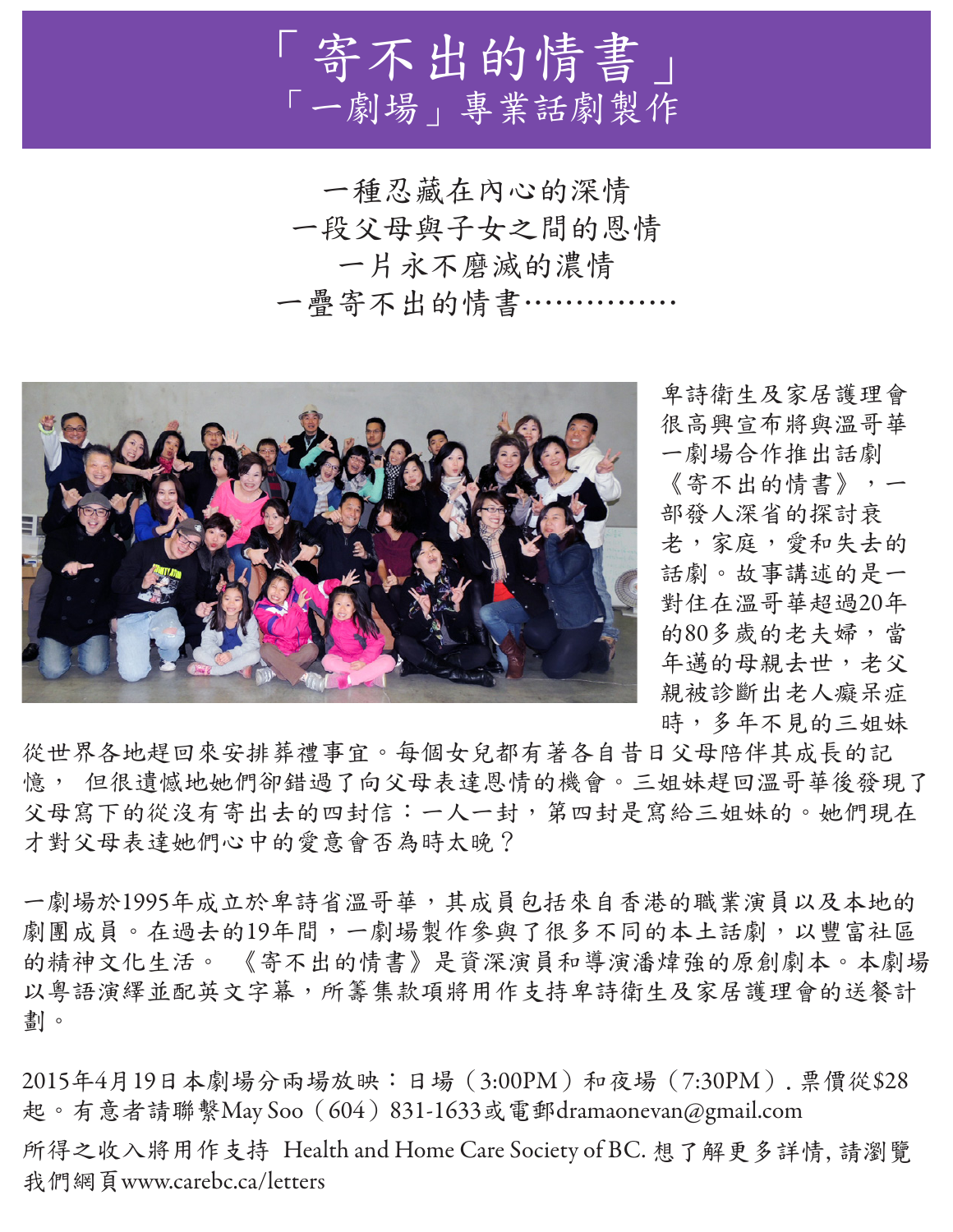# 關於網上健康資料

在網上搜索每一個小的健康問題確實很有吸引力,畢竟有誰想去排隊等候看醫生呢?而上網搜 索就能馬上得到答案了,反正也沒有什麼損失。

不過,Djavad Mowafaghian中心的腦健康科的研究發現在網上測試老人癡呆症是有問題 的。Julie Robillard博士的研究發現很多網上測試是有疑問的,原因包括科學的有效性,利 益的衝突以及個人隱私等涉及的問題。她建議直接找醫生進行有保障的測試來評估你的認知能 力,或瀏覽可靠的提供多元信息的網站(如加拿大阿爾茨海默氏症協會網站),而非簡單地做 完網上測試就了事。另外她還提供了一些上網搜尋健康相關資料時衡量網站內容可靠性的提 示,如查看作者的資格,原文是否有標註引用來源,以及內容是否最新的等等。以銷售產品為 目的的網站要遠離。如果有任何疑問,最好是直接諮詢家庭醫生。

*Source: Djavad Mowafaghian Centre for Brain Health (http://www.centreforbrainhealth.ca/news/2015/01/16/ testing-your-cognition-online-whats-harm - Jan 27, 2015)*

### Concerns with Online Health Info

It can be tempting to search online for every little health concern we might have. Who wants to wait to see a doctor, when you can get answers right away? And what's the harm anyhow? A researcher at the Djavad Mowafaghian Centre for Brain Health has found that there can be significant issues specifically in the case of online testing for dementia. Dr Julie Robillard's study found that many of the online tests were problematic because of issues around scientific validity, conflicts of interest and privacy. She recommends speaking with your physician to find a quality test that can help evaluate your cognition, or to read quality websites that offer lots of information without a specific test for dementia (for example the Alzheimer Society of Canada website). She also offers a few tips when searching online for any health information including looking for the author's credentials, checking to see if scientific sources are cited and if the advice is current. One major red flag is if the website appears to be selling a product. When in doubt, it is always best to consult your family physician.

*Source: Djavad Mowafaghian Centre for Brain Health (http://www.centreforbrainhealth.ca/news/2015/01/16/ testing-your-cognition-online-whats-harm - Jan 27, 2015)*

### A New Face at Care BC



Care BC has over 300 dedicated volunteers who deliver over 450 meals every Monday to Friday. We couldn't deliver our services without their help, and our Volunteer Manager helps ensure every volunteer knows their role! We are happy to announce we have hired a new Volunteer Manager, Jacquie Gallivan. While we are truly sad to see Suzanne leave, we are excited to see the ways in which Jacquie can help the program grow. Jacquie has previously worked with volunteers for Big Brothers Big Sisters and student leaders within an international college. She recently moved from Ontario to Vancouver and so far is loving the city! She loves to get outdoors, but also enjoys the great restaurants Vancouver has to offer. She can't wait to work with all of our Meals on Wheels and Family Respite Centre volunteers. Have you been thinking about joining our Volunteer team? Now is a great time!

Call or email Jacquie at (604) 733-9177 ext 107 or gallivanj@carebc.ca.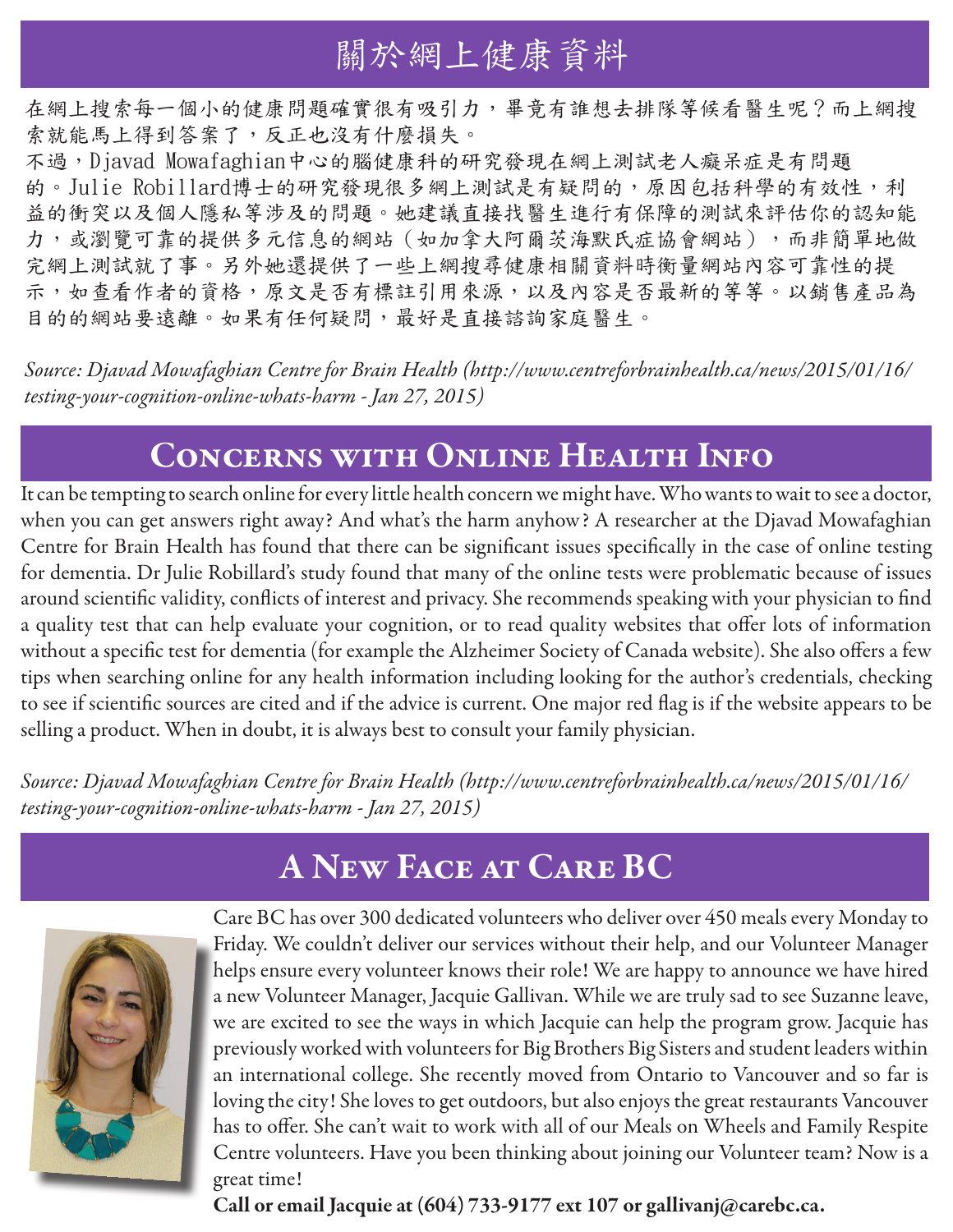### A Visit With BC's Seniors Advocate

Last month we had the pleasure of hosting Isobel Mackenzie, BC's Seniors Advocate, at our Family Respite Centre! After a tour highlighting some of the services we offer, we sat down for a long discussion about the state of support for caregivers in BC. We all agreed that supporting seniors includes supporting their caregivers (many of whom are seniors themselves) and that it is important to listen to seniors when they tell us what is valuable to them. Part of respecting seniors is trying to find solutions that work for them whether that is creating supports to allow seniors to remain at home or whether that is creating safe spaces where seniors are comfortable. We look forward to seeing what differences Isobel Mackenzie will be able to make in her role! Find out more at gov.bc.ca/seniorsadvocate.



(from left, Dr Inge Schamborzki, Isobel Mackenzie, Board Member Doug Purdie and Sally Zakaib)

# 卑詩省長者代言人來訪

上個月我們很榮幸能請到卑詩省長者代言人Isobel Mackenzie来参观我们的家庭暂托中心。在重 点介绍一些我們提供的服務後,我们坐下来长谈了关于卑诗省護理人員的现状。我們都同意支 持老年人包括支持他們的照顧者(其中很多本身也是老年人),另外用心聆聽老人家的訴求, 告知我們什麼對於他們來說是有價值的也很重要。尊重老年人的其中一方面體驗在试图帮他们 找出適合的解决方案,如让他们安享家中也能得到想要的帮助,或为长者创造出安全舒适的场 所。我們期待著Isobel Mackenzie為本中心所帶來的新改變!

### Upcoming Events

#### *'Letters'* - A Theatre Production from DramaOneVan - April 19th 2015 - 3:00 PM & 7:30 PM - Michael J Fox Theatre, Burnaby

Tickets start at \$28. For tickets, please call May Soo at (604) 831-1633 or email dramaonevan@gmail.com

#### Volunteer and Staff Appreciation Tea 2015 - April 15th 2015 - Family Respite Centre

We will be holding our annual volunteer and staff appreciation event soon! Keep an eye on your email for your invite and the chance to meet the Care BC staff.

### THANK YOU!

A big thank you goes out this month to the Living Room Pharmacy in Courtenay BC. We administer flu clinics across the province and strictly adhere to rules surrounding needle disposal. Normally this would mean we'd have to ship them all back to Vancouver to have them disposed of by a professional service, but Greg at Living Room Pharmacy was kind enough to dispose of our needles from Courtenay through his regular pharmacy service. Thank you! You just ensured more proceeds from flu clinics can go directly to serving our clients.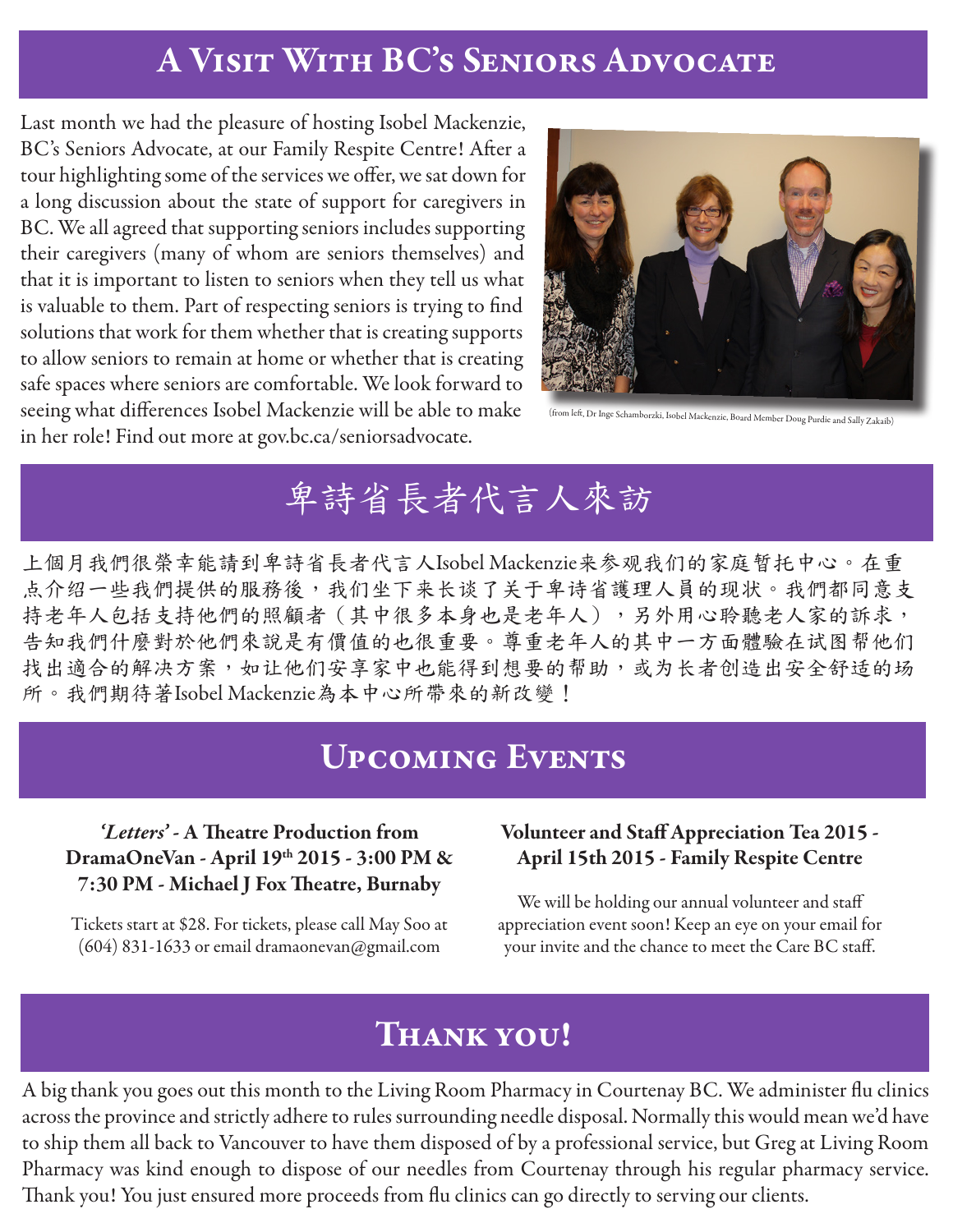### 為慶祝中國新年

我們很榮幸與我們的客戶祝中國新年. 2月19號20號菜單如下:

月19日2015年星期四 , 年初一 : 五寶齋湯 羅漢齋 年糕 蓮子紅棗茶 2月20日星期五, 年初二: 蓮藕髮菜豬利湯 白切雞, 燒肉, 叉燒 時菜

年糕 蓮子紅棗茶



# 獻出愛心、關愛社群 陳浩德、Ludia Li 賀歲慈善音樂會

Thank you to Ludia Li, Peter Chan and the Shining Life Society for their generosity in selecting the Health and Home Care Society of BC as one of their charitable partners for the 2015 Ludia Li and Peter Chan Charity Concert.

感謝陳浩德先生、Ludia Li 女仕及加拿大慧賢會選擇 Health & Home Care Society of BC 成為「2015 Peter Chan & Ludia Li 賀歲慈善音樂會」其中一間 受惠機構;讓更多需要幫助的人得到照顧。



### Kudos to Our Macaulay Club

*Thank you to the following organizations who joined our Macaulay Club between September 1st, 2014 and January 27th, 2015 by making a donation of \$500 or more to our charitable programs.*

- Djavad Mowafaghian Foundation
- Lee Turner & Associates Inc.
- Lohn Foundation
- Mirhady Family Fund
- Richmond Poppy Fund
- Robert Kenny Fund
- Rotary Club of Steveston
- Schein Foundation
- The Sook Ching Foundation
- Zacks Family Charitable Foundation

We also offer appreciation to the other organizations and individuals who have joined our Macaulay Club in the past year, as well as to our program partners, Fair Haven United Church Homes Society, the Vancouver Foundation, St. George's Place Society and Vancouver Coastal Health.

*We would also like to acknowledge the financial assistance of the Province of British Columbia.*

If you or your company would like to support one of our charitable programs, please call 604-733-6614 or donate online at www.carebc.ca/donate.